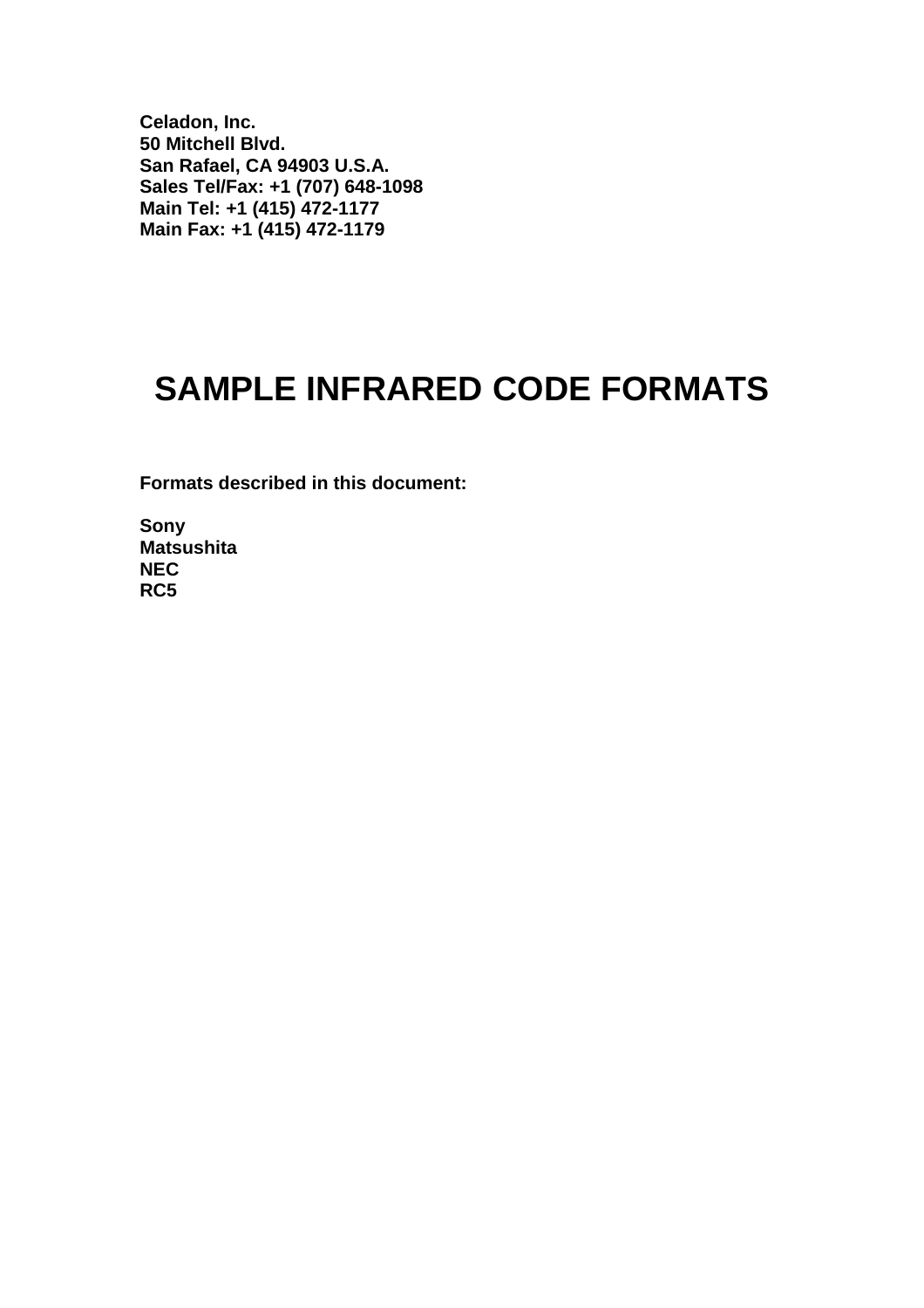## **Protocol**

This section covers some of the most common transmission signal's format.

1. Sony

The modulated carrier is usually derived from 480kHz and is 1/12 of the frequency with 1/3 duty cycle.

When data are transmitted repeatedly, the frame cycle is 45ms or 150 period.

A frame consists of a syn pulse, a seven-bit data code and a five-bit custom code.

The timing definitions of the output code waveform are shown below.



| Data Item          | Time (sec.)       | Time (no. of period) |
|--------------------|-------------------|----------------------|
| Syn pulse          | 2.4ms             | 81                   |
| Data off time      | 0.61ms            | 2Τ                   |
| Data on time (0)   | 0.59ms            | 2T                   |
| Data on time (1)   | 1.19ms            | 4T                   |
| Data period (0)    | 1.2ms             | 4T                   |
| Data period (1)    | 1.8 <sub>ms</sub> | 6T                   |
| Frame output cycle | 45 <sub>ms</sub>  | 150T                 |

Where T=0.3ms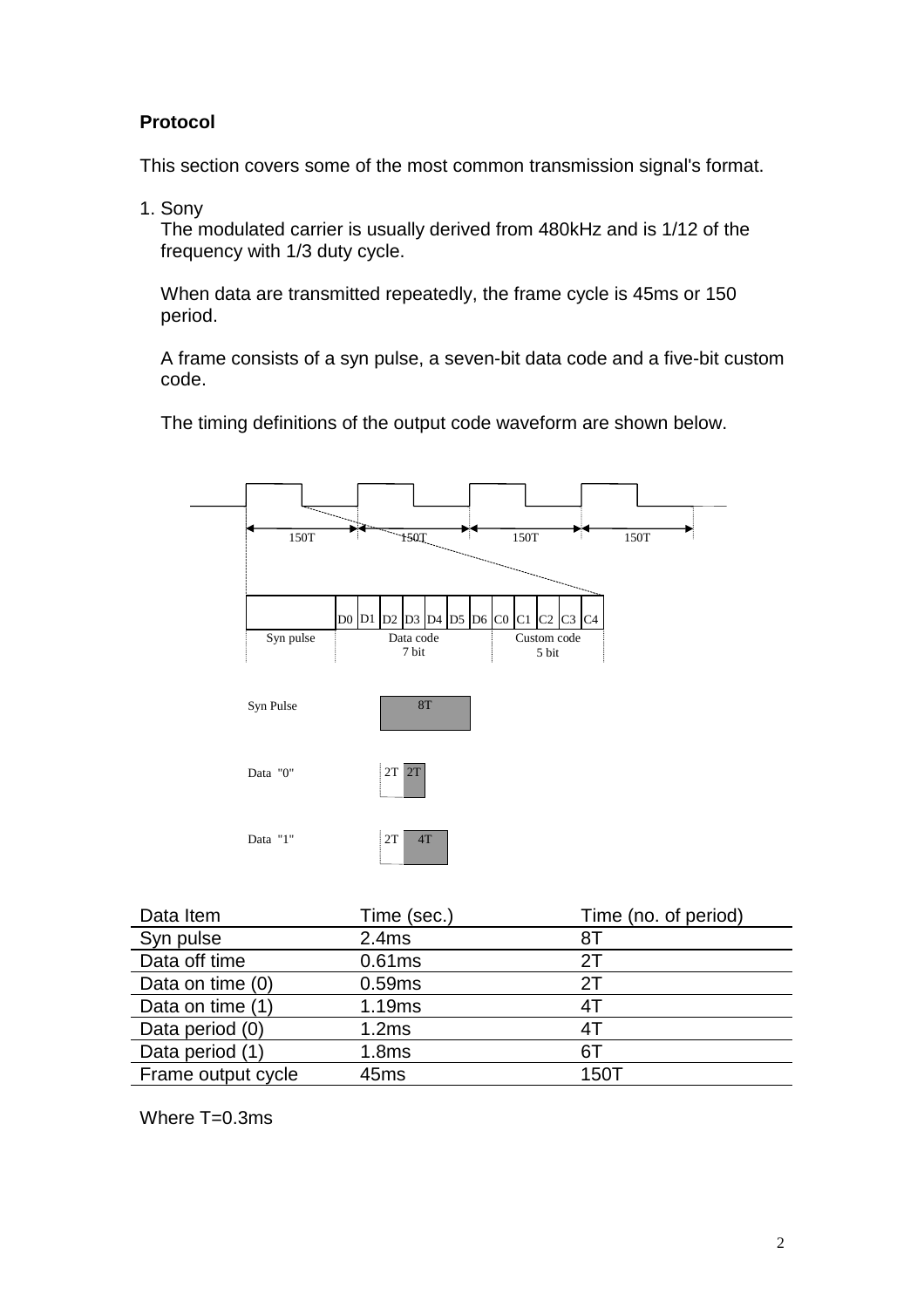2. Matsushita

The modulated carrier is usually derived from 440kHz and is 1/12 of the frequency with 1/2 duty cycle.

When data are transmitted repeatedly, the frame cycle is 104.7ms or 240 period.

A frame consists of a syn pulse, a six-bit custom code, six-bit data code, a six-bit inverted custom code and a six-bit inverted data code.

The timing definitions of the output code waveform are shown below.



Where  $T=0.436$ ms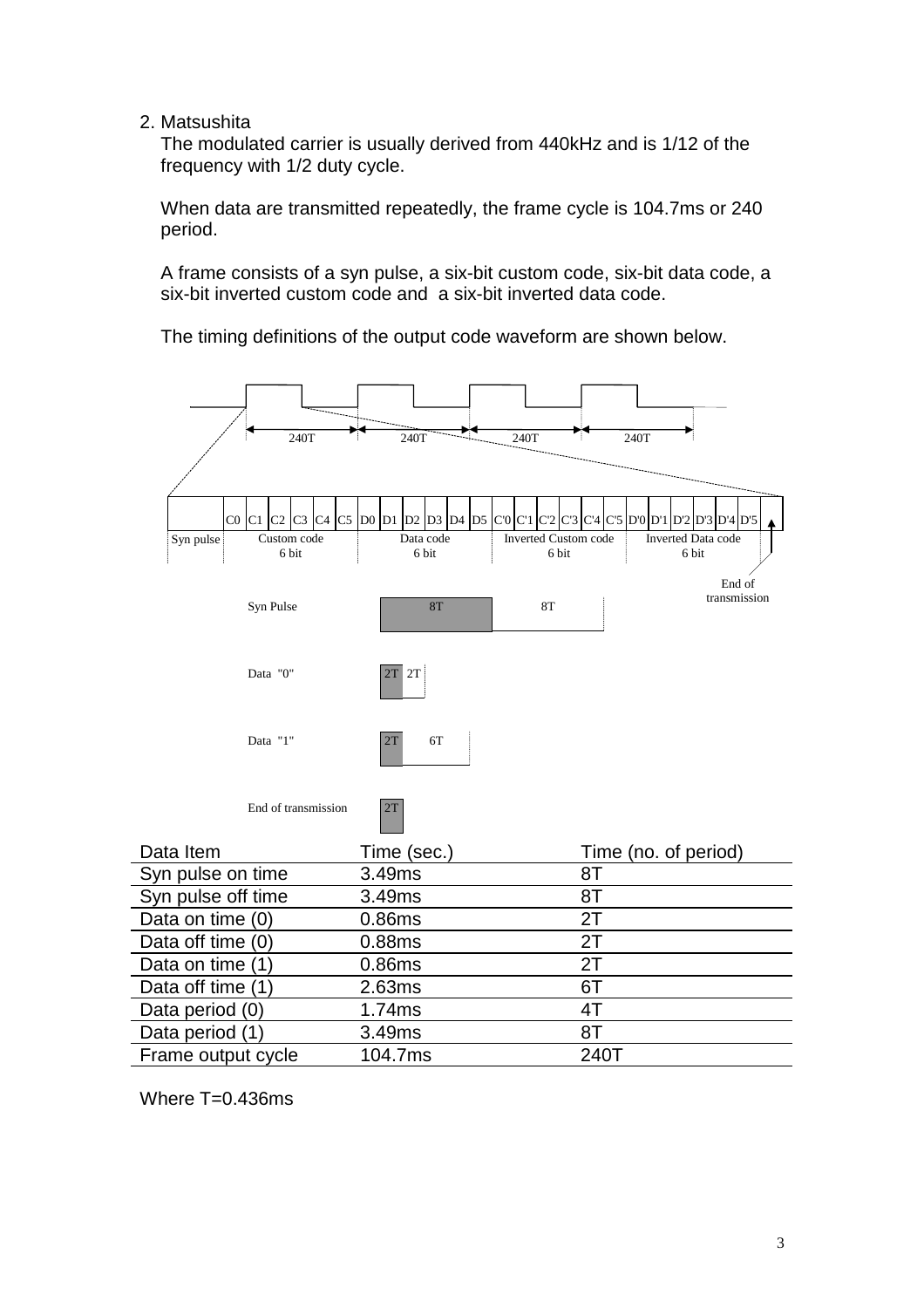3. NEC

The modulated carrier is usually derived from 455kHz and is 1/12 of the frequency with 1/3 duty cycle.

When data are transmitted repeatedly, the frame cycle is 107.9ms or 186 period.

A frame consists of a syn pulse, an eight-bit custom code, an eight-bit inverted custom code, an eight-bit data code and an eight-bit inverted data code.

The timing definitions of the output code waveform are shown below.



| Data Item          | Time (sec.) | Time (no. of period) |
|--------------------|-------------|----------------------|
| Syn pulse on time  | 8.993ms     | 15.5T                |
| Syn pulse off time | 4.642ms     | 8T                   |
| Syn pulse off time | 2.321ms     | 4T                   |
| (subsequent frame) |             |                      |
| Data on time (0)   | 0.561ms     |                      |
| Data off time (0)  | 0.598ms     |                      |
| Data on time (1)   | 0.561ms     |                      |
| Data off time (1)  | 1.7582.63ms | 3T                   |
| Data period (0)    | 1.160ms     | 2T                   |
| Data period (1)    | 2.321ms     | 4T                   |
| Frame output cycle | 107.9ms     | 186T                 |

Where T=0.58ms